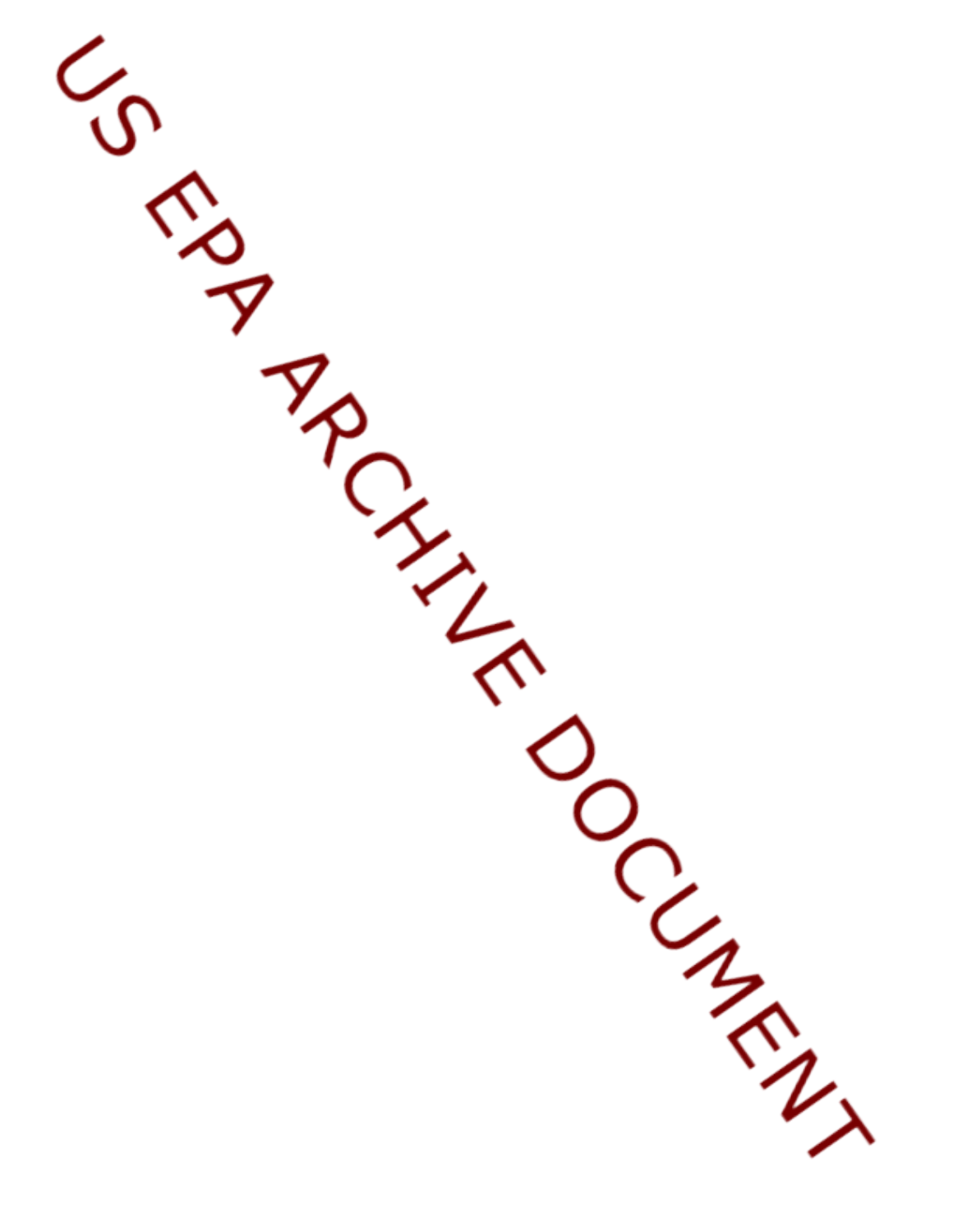# **Consumer Factsheet on: DALAPON**

[List of Contaminants](http://www.epa.gov/safewater/hfacts.html) 

 As part of the Drinking Water and Health pages, this fact sheet is part of a larger publication: **National Primary Drinking Water Regulations** 

 States Environmental Protection Agency (EPA). This is a factsheet about a chemical that may be found in some public or private drinking water supplies. It may cause health problems if found in amounts greater than the health standard set by the United

#### **What is Dalapon and how is it used?**

 along railroad tracks, and in industrial areas. Dalapon is a colorless liquid with an acrid odor sold as sodium or magnesium salt. Dalapon is a herbicide used to control grasses in a wide variety of crops, including fruit trees, beans, coffee, corn, cotton and peas. It is also registered for use in a number of non-crop applications such as lawns, drainage ditches,

 The list of trade names given below may help you find out whether you are using this chemical at home or work.

#### **Trade Names and Synonyms:**

 2,2-dichloro-proprionic acid S-95 Revenge Alatex Basfapon Basinex Crisapon Dawpon-RAE Ded-Weed Dowpon Gramevin Kenapon Liropon Propon Radapon Unipon S-1315 2,2-DPA

## **Why is Dalapon being Regulated?**

 based solely on possible health risks and exposure, are called Maximum Contaminant Level Goals. In 1974, Congress passed the Safe Drinking Water Act. This law requires EPA to determine safe levels of chemicals in drinking water which do or may cause health problems. These non-enforceable levels,

 protection would not cause any of the potential health problems described below. The MCLG for dalapon has been set at 0.2 parts per million (ppm) because EPA believes this level of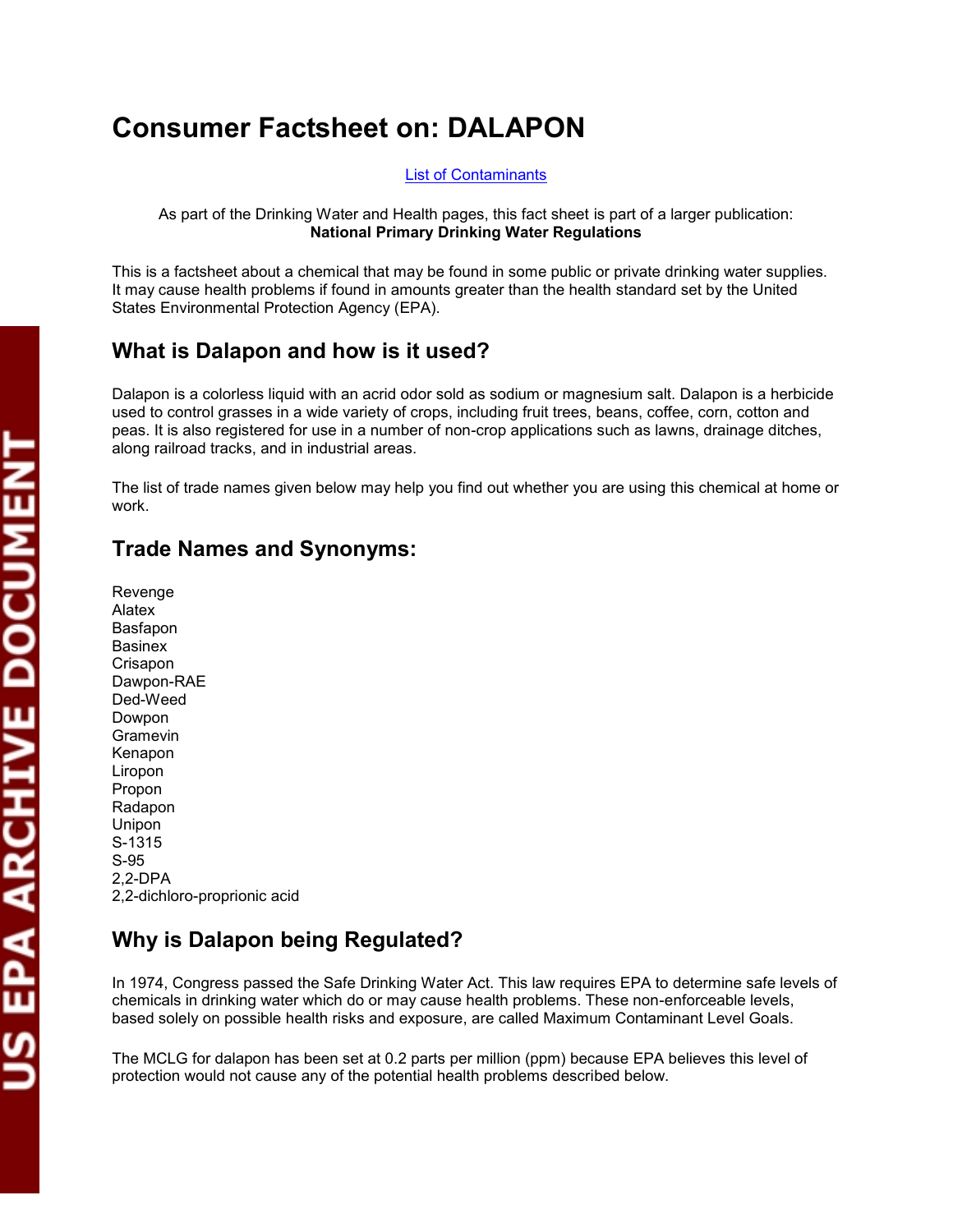Based on this MCLG, EPA has set an enforceable standard called a Maximum Contaminant Level (MCL). MCLs are set as close to the MCLGs as possible, considering the ability of public water systems to detect and remove contaminants using suitable treatment technologies.

 should it occur in drinking water. The MCL has also been set at 0.2 ppm because EPA believes, given present technology and resources, this is the lowest level to which water systems can reasonably be required to remove this contaminant

These drinking water standards and the regulations for ensuring these standards are met, are called National Primary Drinking Water Regulations. All public water supplies must abide by these regulations.

#### **What are the Health Effects?**

Short-term: Dalapon is not known to cause any health problems when people are exposed to it at levels above the MCL for relatively short periods of time.

 Long-term: Dalapon has the potential to cause the following effects from a lifetime exposure at levels above the MCL: increased kidney-to-body weight.

#### **How much Dalapon is produced and released to the environment?**

 Dalapon is released directly to the environment in its use as a herbicide for the control of annual and perennial grasses. Domestic production of dalapon in 1982 ranged between 7 and 9 million lbs. active ingredient. In 1984, its use in California was reported as follows: Non-food use, 92.9% (mostly on rights of way); main food crop treated was sugarbeet (6.7% of total).

#### **What happens to Dalapon when it is released to the environment?**

Dalapon leaches readily in soil, though in some soils, microbes may break it down fast enough to prevent ground water contamination. Still, a persistence of six months has been observed in soils of various forests and tree nurseries. Microbes will also degrade most of any releases to water. Accumulation in aquatic life is not expected to be a problem.

#### **How will Dalapon be Detected in and Removed from My Drinking Water?**

 The regulation for dalapon became effective in 1994. Between 1993 and 1995, EPA required your water supplier to collect water samples every 3 months for one year and analyze them to find out if dalapon is contaminant. present above 1 ppb. If it is present above this level, the system must continue to monitor this

 have been approved by EPA for removing dalapon: Granular activated charcoal. If contaminant levels are found to be consistently above the MCL, your water supplier must take steps to reduce the amount of dalapon so that it is consistently below that level. The following treatment methods

#### **How will I know if Dalapon is in my drinking water?**

 If the levels of dalapon exceed the MCL, 0.2 ppm, the system must notify the public via newspapers, be required to prevent serious risks to public health. radio, TV and other means. Additional actions, such as providing alternative drinking water supplies, may